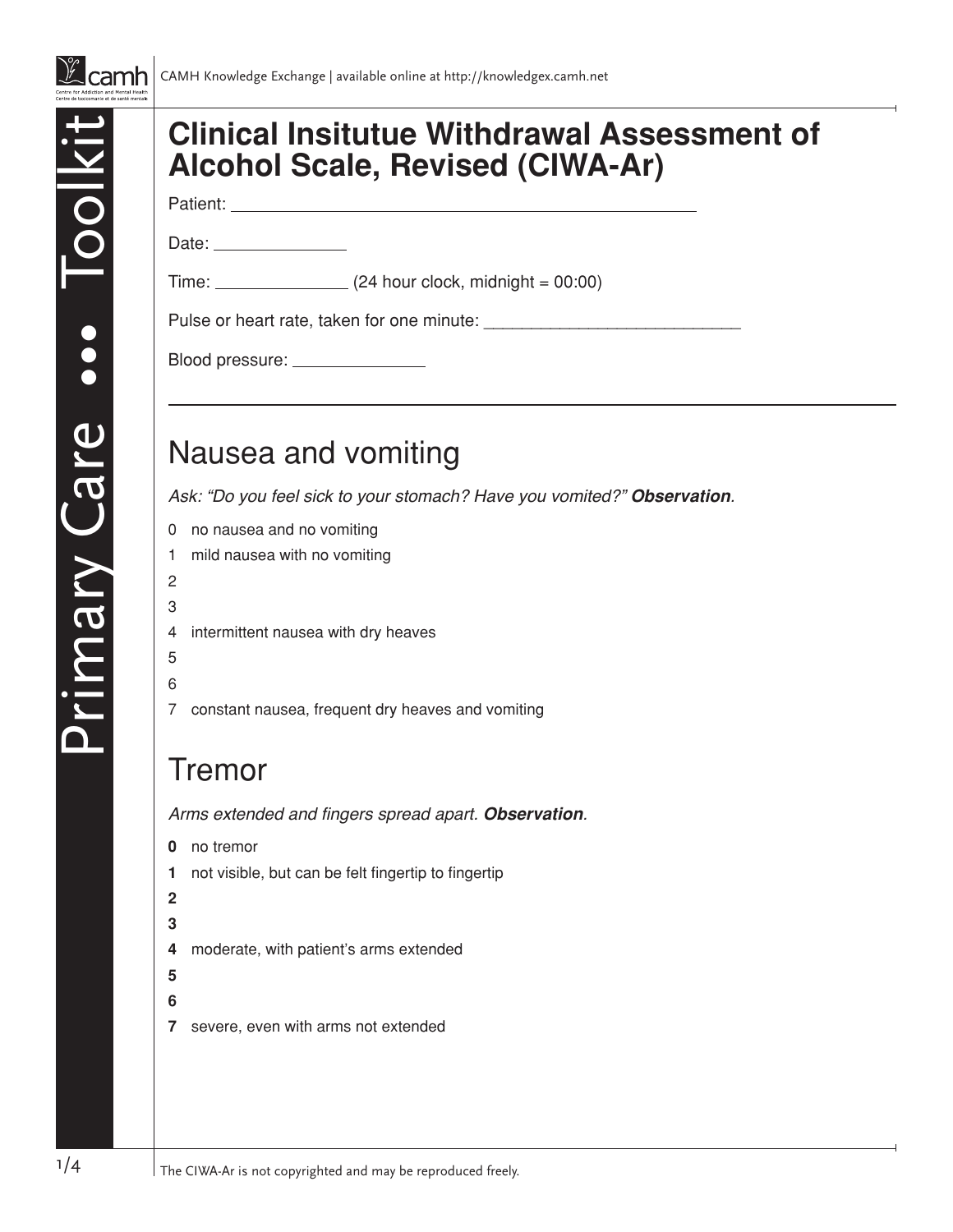# Paroxysmal sweats

#### *Observation.*

- no sweat visible
- barely perceptible sweating, palms moist
- 
- beads of sweat obvious on forehead
- 
- drenching sweats

### Anxiety

*Ask: "Do you feel nervous?" Observation.*

- no anxiety, at ease
- mild anxious

moderately anxious, or guarded, so anxiety is inferred

#### 

 

equivalent to acute panic states as seen in severe delirium or acute schizophrenic reactions

# Agitation

#### *Observation.*

- normal activity
- somewhat more than normal activity
- 
- 
- moderately fidgety and restless
- 
- 
- paces back and forth during most of the interview, or constantly thrashes about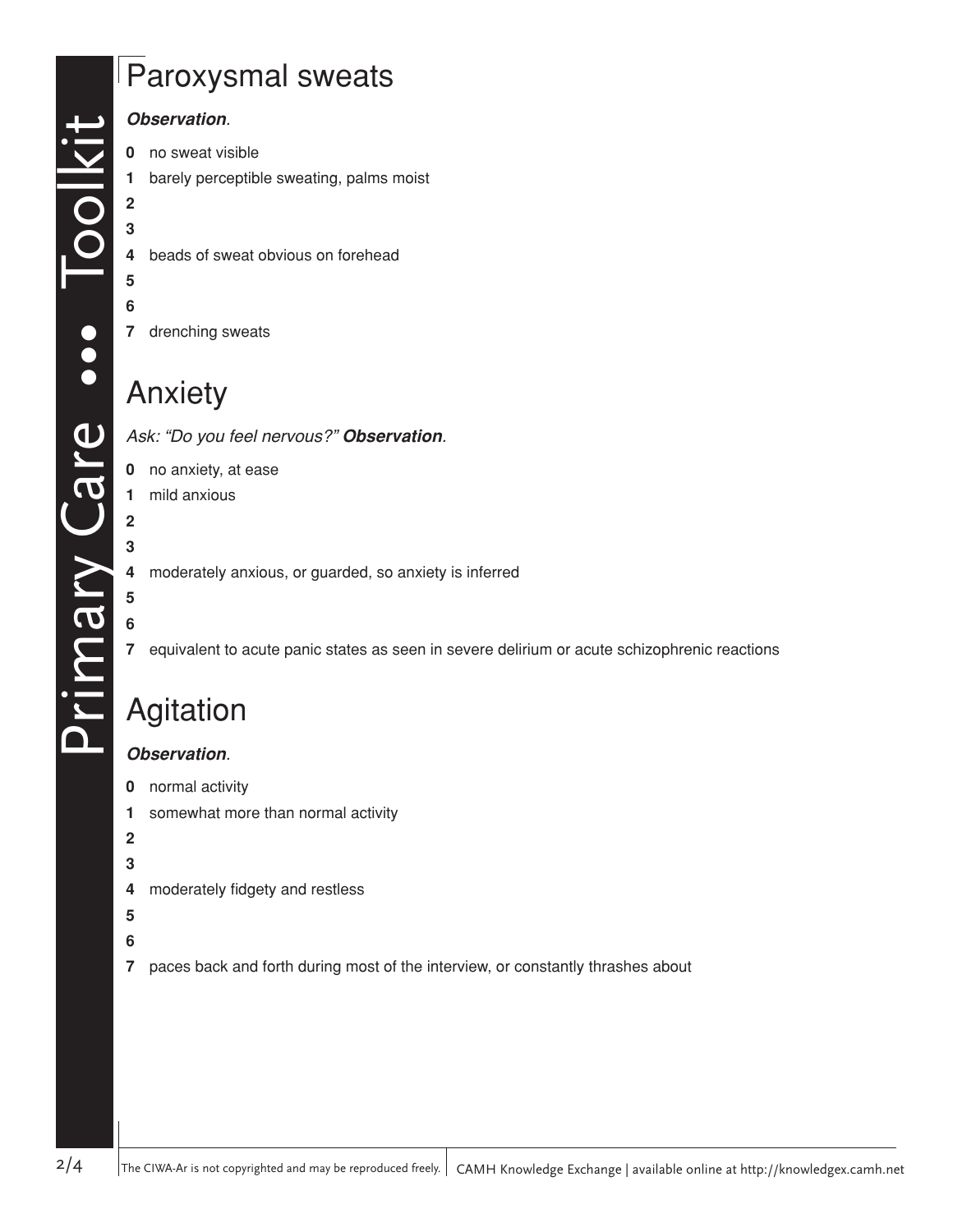*Ask: "Have you any itching, pins and needles sensations, any burning, any numbness, or do you feel bugs crawling on or under your skin?" Observation.*

- **0** none
- **1** very mild itching, pins and needles, burning or numbness
- **2** mild itching, pins and needles, burning or numbness
- **3** moderate itching, pins and needles, burning or numbness
- **4** moderately severe hallucinations
- **5** severe hallucinations
- **6** extremely severe hallucinations
- **7** continuous hallucinations

## Auditory disturbances

*Ask: "Are you more aware of sounds around you? Are they harsh? Do they frighten you? Are you hearing anything that is disturbing to you? Are you hearing things you know are not there?" Observation.*

- **0** not present
- **1** very mild harshness or ability to frighten
- **2** mild harshness or ability to frighten
- **3** moderate harshness or ability to frighten
- **4** moderately severe hallucinations
- **5** severe hallucinations
- **6** extremely severe hallucinations
- **7** continuous hallucinations

# Visual disturbances

*Ask: "Does the light appear to be too bright? Is its colour different? Does it hurt your eyes? Are you seeing anything that is disturbing to you? Are you seeing things you know are not there?" Observation.*

- **0** not present
- **1** very mild sensitivity
- **2** mild sensitivity
- **3** moderate sensitivity
- **4** moderately severe hallucinations
- **5** severe hallucinations
- **6** extremely severe hallucinations
- **7** continuous hallucinations